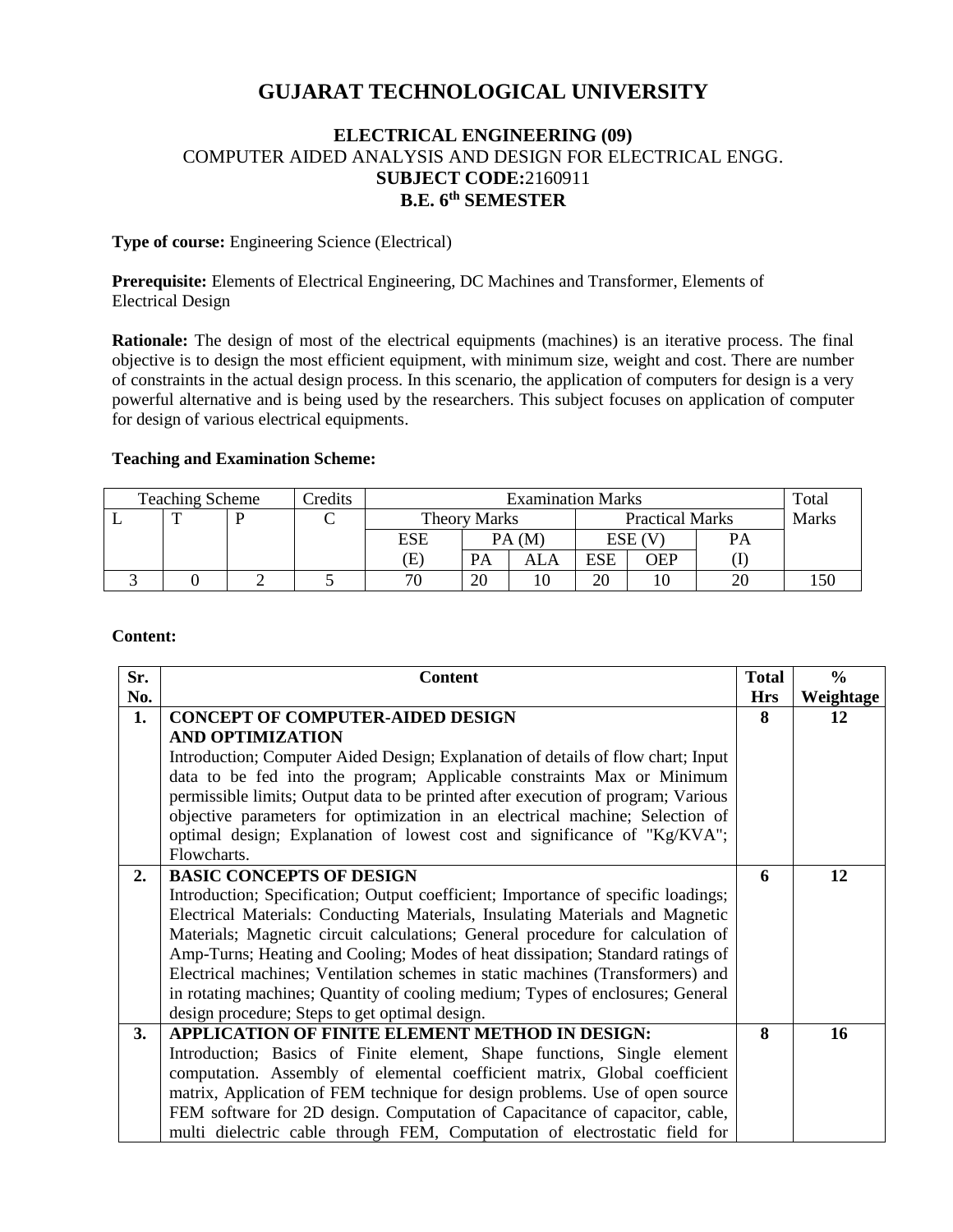|    | various geometry, skin and proximity effect in conductors                      |   |    |
|----|--------------------------------------------------------------------------------|---|----|
| 4. | COMPUTER AIDED DESIGN OF ELECTRICAL APPARATUS:                                 |   | 10 |
|    | Introduction; Flowcharts and programs for computer aided design of Starters,   |   |    |
|    | field regulators, small transformers, choke coils. 2D FEM open source software |   |    |
|    | based electrical apparatus design                                              |   |    |
| 5. | COMPUTER AIDED DESIGN OF DC MACHINES:                                          | 8 | 25 |
|    | Introduction; Flowcharts and programs for computer aided design of DC          |   |    |
|    | machines. 2D FEM open source software based DC machine part design             |   |    |
| 6. | COMPUTER AIDED DESIGN OF TRANSFORMERS:                                         |   | 25 |
|    | Introduction; Flowcharts and programs for computer aided design of             |   |    |
|    | transformers. 2D FEM open source software based transformer part design        |   |    |

# **Suggested Specification table with Marks (Theory):**

| <b>Distribution of Theory Marks</b> |       |         |         |                   |        |  |  |
|-------------------------------------|-------|---------|---------|-------------------|--------|--|--|
| R Level                             | Level | A Level | N Level | E Level           | CLevel |  |  |
|                                     | 20    | 10      |         | $\boldsymbol{20}$ |        |  |  |

**Legends: R: Remembrance; U: Understanding; A: Application, N: Analyze and E: Evaluate C: Create and above Levels (Revised Bloom's Taxonomy)**

Note: This specification table shall be treated as a general guideline for students and teachers. The actual distribution of marks in the question paper may vary slightly from above table.

## **Reference Books:**

- 1. Computer aided design of electrical machines K M Vishnu Murthy, B S Publications
- 2. Computer aided design of electrical machines Maurya, Jallan, Shukla, Kataria publication
- 3. An Introduction to the Finite Element Method J Reddy, TMH Publication

# **Course Outcome:**

After learning the course the students should be able to:

- 1. Explain the concepts related to computer aided design of electrical equipments.
- 2. Formulate and solve the optimum design problems with computers.

#### **List of Experiments: (This is a suggestive list only)**

During the laboratory hours, the design problems based on the syllabus should be assigned to the students. Students should develop the constraint based design problems and solve them using suitable computer programs. Minimum ten computer programs must be prepared and evaluated at the end of the term.

#### **Design based Problems (DP)/Open Ended Problem:**

- **(1)** Prepare a flow chart and computer program for optimum design of a small transformer with given specifications and constraints. Use of GUI (Graphical User Interface) may be a better choice.
- **(2)** Prepare a flow chart and computer program for optimum design of starter for a DC motor with given specifications and constraints. Use of GUI may be a better choice.
- **(3)** Prepare a flow chart and computer program for optimum design of field regulator for a DC motor with given specifications and constraints. Use of GUI may be a better choice.